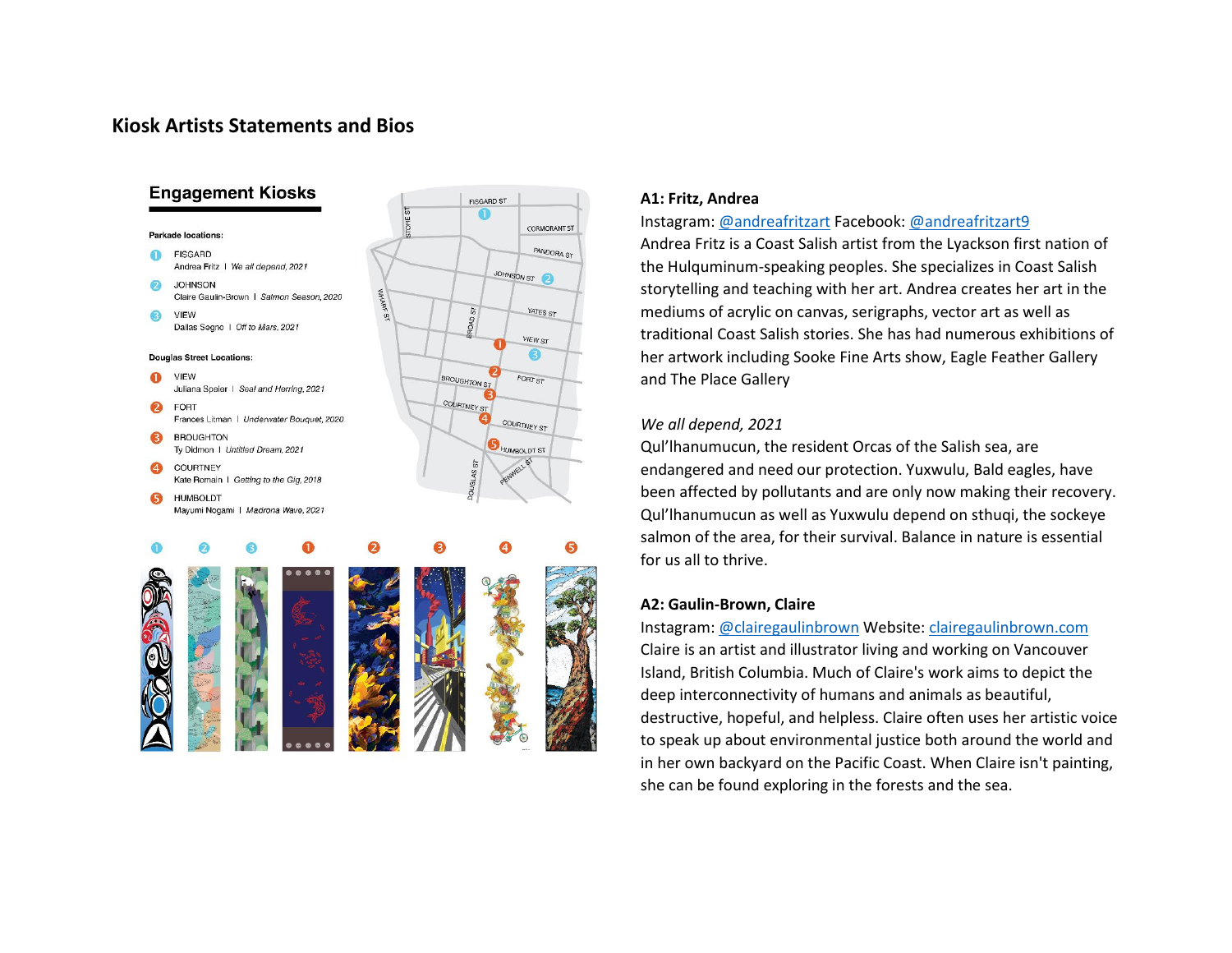#### *Salmon Season, 2020*

Our yearly salmon run brings colour and vibrancy to our coast. From bald eagles and bears descending, to locals connecting to nature just a short distance away from our downtown core. Victoria is situated in a perfect location for the confluence of nature into our everyday lives.

## **A3: Segno, Dallas**

### Website[: dallassegno.com](https://www.dallassegno.com/)

What is an artist today? Dallas Segno is a conceptual artist emerging from Victoria, BC. Music, film, cartoons, wall art, architecture and digital design: there is no limit to Dallas's reach. Represented by an emoji and 3d printed mask, Dallas Segno challenges how we understand identity in a world where you've consented to it being used to sell yourself back to you.

## *Off to Mars, 2021*

Maybe if I left the planet, I'd feel better. But then again, maybe I just want to be alone. Maybe if I were rich enough, I'd have that luxury. Escape the heart ache. Escape the conflict. Escape all this fake feeling. Instead I blast off into space, imprisoned only by the limitations of my own imagination.

### **B1: Speier, Juliana**

## Instagram: [@huginsquill](https://www.instagram.com/huginsquill/)

Juliana Speier is Kwakwaka'wakw Musgamagw Dzawada'enuxw, as well as German and Scottish. She is currently studying at UVic, and lives on the unceded lands of the W̱SÁNEĆ and Lekwungen peoples. Juliana has grown up immersed in the wilderness of the northwest coast, and has a deep love for the nature around her and is active in learning from and interacting with the land from both a scientific, Indigenous and artistic viewpoint.

## *Seal and Herring, 2021*

The design displays two harbour seals chasing a school of pacific herring in my traditional Indigenous art style, framed in form evoking the image of a button blanket or a woven tapestry with buttons. The chasing of herring by seals is common – one that likely occurs often in Victoria's inner harbor, which is what inspired me to create the design. The type of the traditional design I used is actually based heavily on pictographs in my home territory, which functioned as signs to our people – tongue in cheek to the fact that the designs are going onto street kiosks.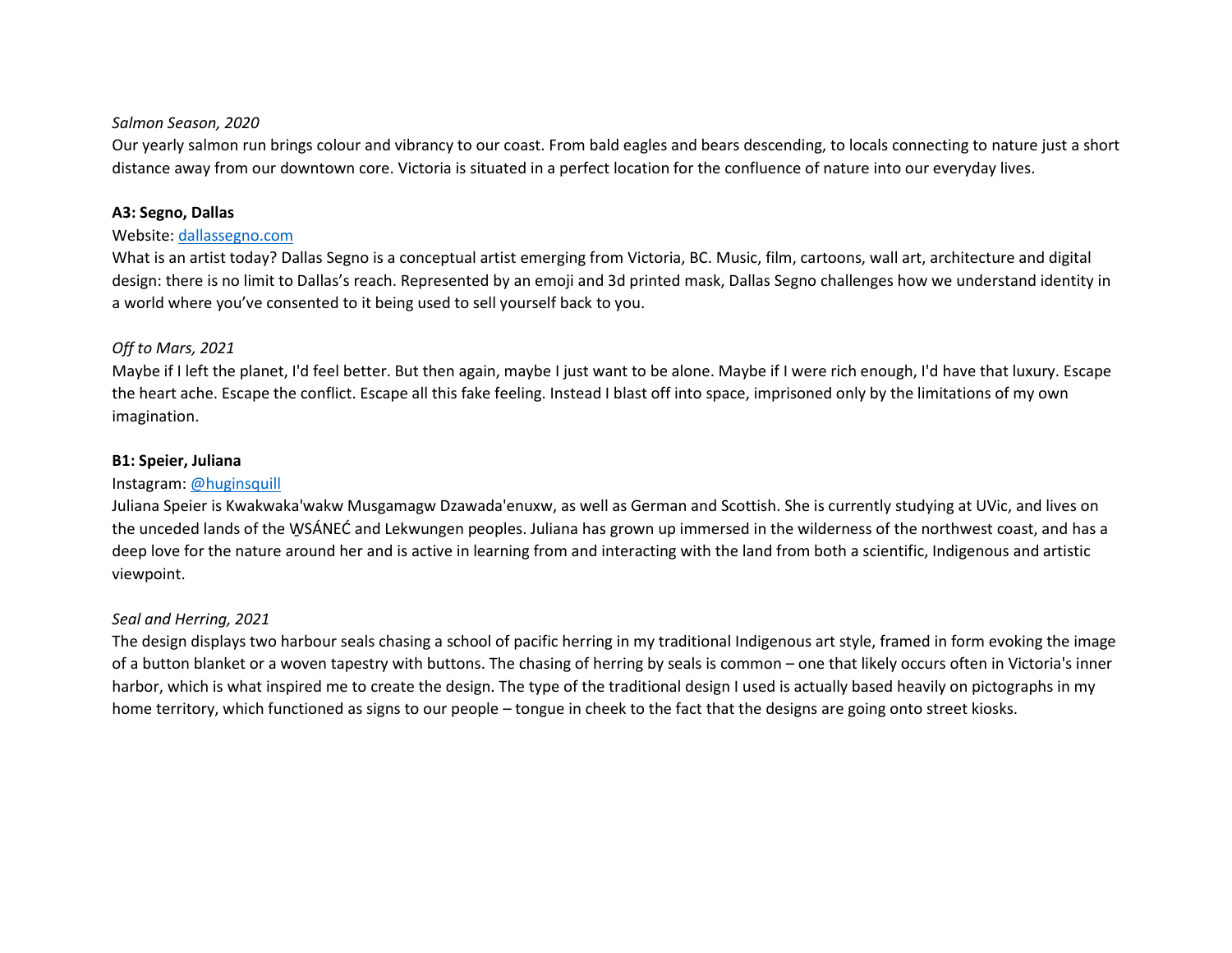#### **B2: Litman, Frances**

#### Instagram: [@franceslitman](https://www.instagram.com/franceslitman/) Website: [franceslitman.com](https://franceslitman.com/)

Frances Litman is a freelance professional photographer, multi-media producer, community activator and content creator with CreativelyUnited.org. She is passionate about causes that promote conscious living rooted in respect for people and planet.

#### *Underwater Bouquet, 2020*

The sun illuminates this sea flora in a bouquet worthy blaze of fractured light and texture.

#### **B3: Didmon, Ty**

#### Instagram: [@tydidmondesigns](https://www.instagram.com/tydidmondesigns/)

I was born in Victoria and lived in Sooke for basically my whole life. As a home schooler I had a lot of time to become an artist, my main focus however is graphic design. I work for the Victoria Grizzlies as their graphic designer and go to school at the Pacific Design Academy in their graphic media design course. I plan on creating things until I die. I love making stuff.

### *Untitled Dream, 2021*

This was originally a school project based on working with perspectives in a city environment. It has been drastically changed since then into what It is now: a futuristic cityscape, sprawling with random buildings, and mind-bending roads. The main colours are red, yellow, and blue. I choose them because I love how that trio looks, and because I'm a big fan of the art movement, "De Stijl". I hope you enjoy looking at it and maybe imagining what It would be like to walk through a city like this.

#### **B4: Romain, Kate**

### Website[: kateromain.com](https://kateromain.com/)

Hi! I'm Kate. Folks know me as a musician, multidisciplinary visual artist and bird-enthusiast. These days my art is largely avian-and-ecologyinspired, which was catalyzed by moving to nature-rich Metchosin. Since finding some grounding here, I'm now focusing on self-care, strengthening creative practices, and engaging in environmental conservation work. My art was most recently exhibited at the ArtPod Gallery in Metchosin.

### *Getting to the Gig, 2018*

This is based on a watercolour painting I originally made to help spread the word about the Victoria Bicycle Music Festival, of which I'm an organizing member. As a multi-instrumentalist and cyclist, this is what it has sometimes felt like getting from gig-to-gig. With Victoria becoming an increasingly cyclist-rich city, I thought others would get a kick out of (and perhaps relate to) this imagery. I hope it will bring a smile to people's faces!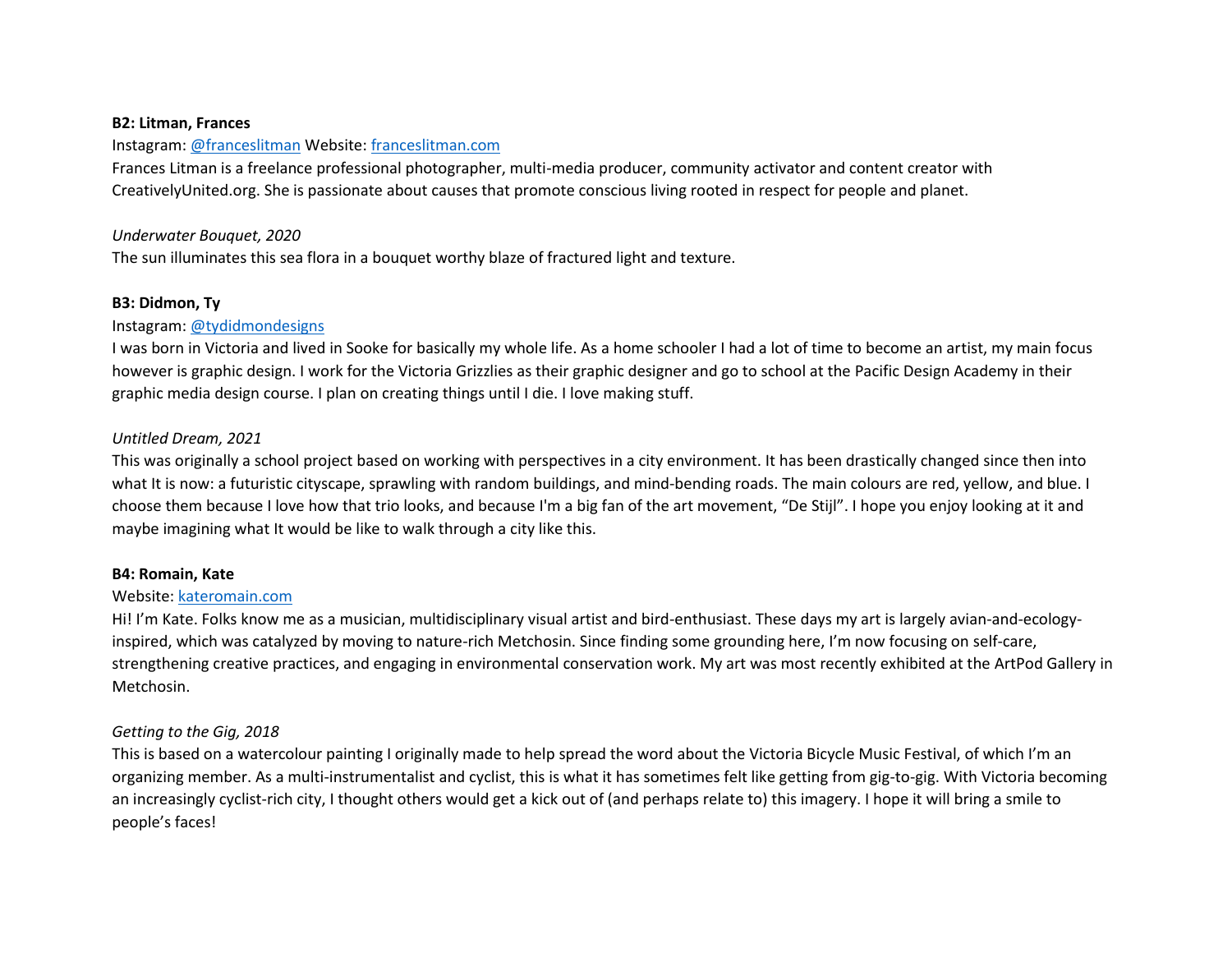### **B5: Nogami, Mayumi**

### Website: [mayumigon.com](http://www.mayumigon.com/)

Mayumi came to Canada as a tourist in 1990 and ended up staying, living in the Canadian Rockies for eight years. She then moved to Toronto, first studying art at Humber College and later graduating with a major in illustration from Ontario College of Art & Design. Mayumi now resides permanently in Victoria since 2006, inspired by the mountains, ocean and the vibrant city. She is involved with volunteering at school, workshops, demonstrations, public art and exhibits.

## *Madrona Wave, 2021*

The wonderful nature of Vancouver Island, the many trees and forests, and the slightly unusual appearance of the Arbutus tree are unique to the West Coast. If you walk a little along the sea, it will definitely catch your eye. I would like to introduce the Arbutus tree to downtown tourists too, and I wish many people to go for a walk a little further from downtown to find the wonderful trees that inhabit this west coast. I tried to express the beautiful and vibrant colors, unique shapes, and powerful and strong living appearance of the Arbutus tree with my special painting technique called "ink and gouache resist."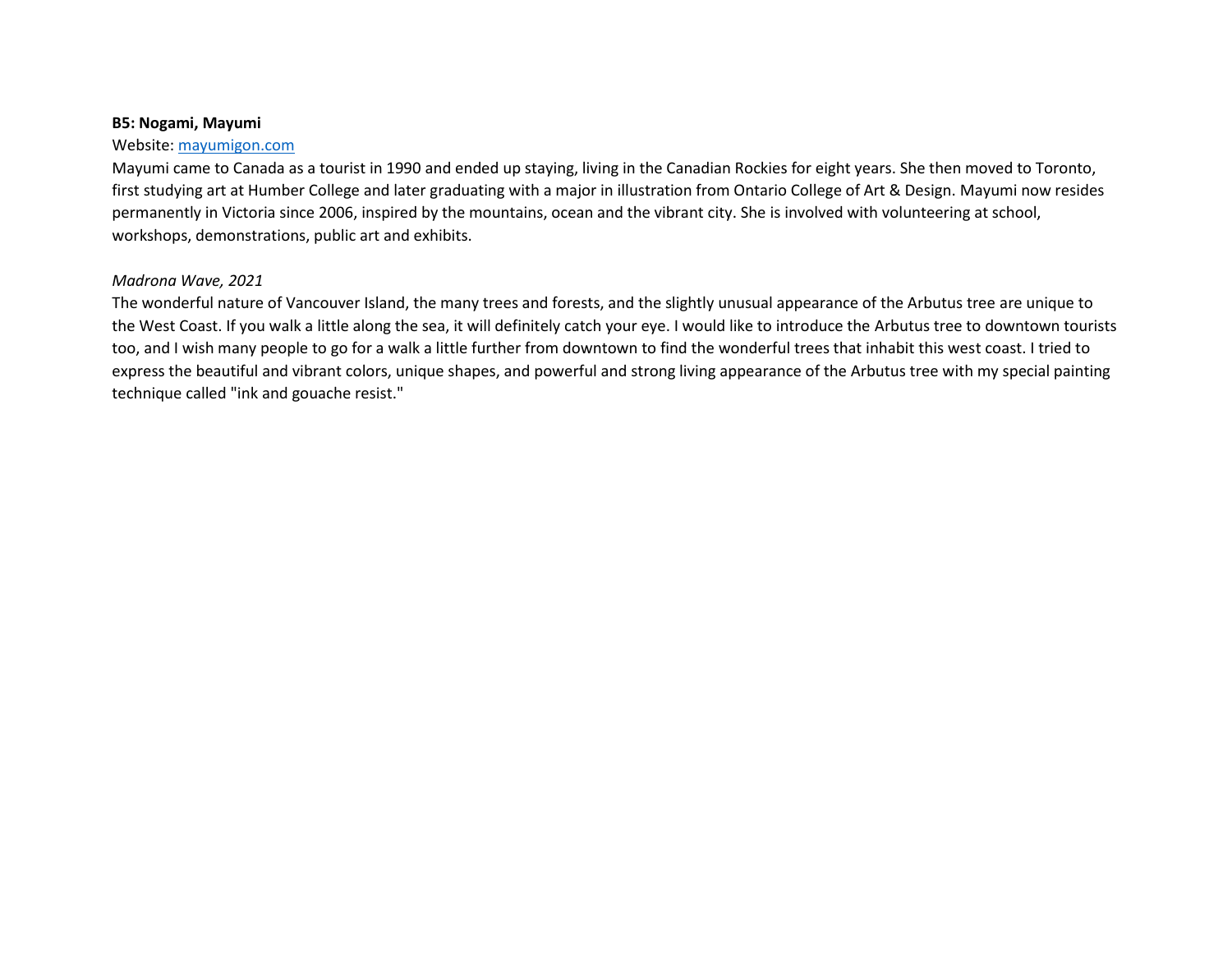# **Kiosk Artist Statements and Bios**



### **A1: Fatima, Kashaf**

#### Instagram: @art.bits.ig

I'm a 21 year-old BIPOC student, and I've travelled around the world for the majority of my life. My ethnic background is Pakistani and I've lived in Canada for over 10 years. I love incorporating arts into my different interests like medicine. I've painted for patients at hospitals, taught students to craft, and have done henna art for donations.

### *Strength, 2021*

This original art piece is about how when people combine their strengths, they can reach the sky. Women all around the world have held pots on their heads while walking long distances to provide for their families and communities. This requires a lot of mental and physical strength. I believe they deserve to be appreciated for this.

### **A2: Yada, Jey**

Instagram: @makohjey

Jey Yada is an aspiring young illustrator born and raised on Vancouver Island. She knew from a very young age that art was the only thing she wanted to pursue. Primarily working in watercolours, recently Jey has pushed herself to explore the more digital side of illustration as the world shifts more online. She wishes to take her ideas farther and find new sources of inspiration as she chases her passion.

## *The Great Protector, 2021*

Outside my front window lies a small mountain. When I was little, it seemed quiet, untouched, but as of late something changed. I noticed at night I could see lights flicker near the top. I started to pay more attention and realized the headlights of cars are now visible due to the deforestation taking place. In light of this, I thought about what the spirit of the forest might look like if it were to be awoken by this development of the land.

### **A3: Gordon, Gord**

Painting is a passion that runs deep through Gord's veins. Flowers, forests and the light of healing energy emerges from the heart of his soul. Juried shows Gord has participated in are the Sooke, Sidney and Ladysmith Fine Art Shows. Pet portraits are a specialty, bringing joy to all.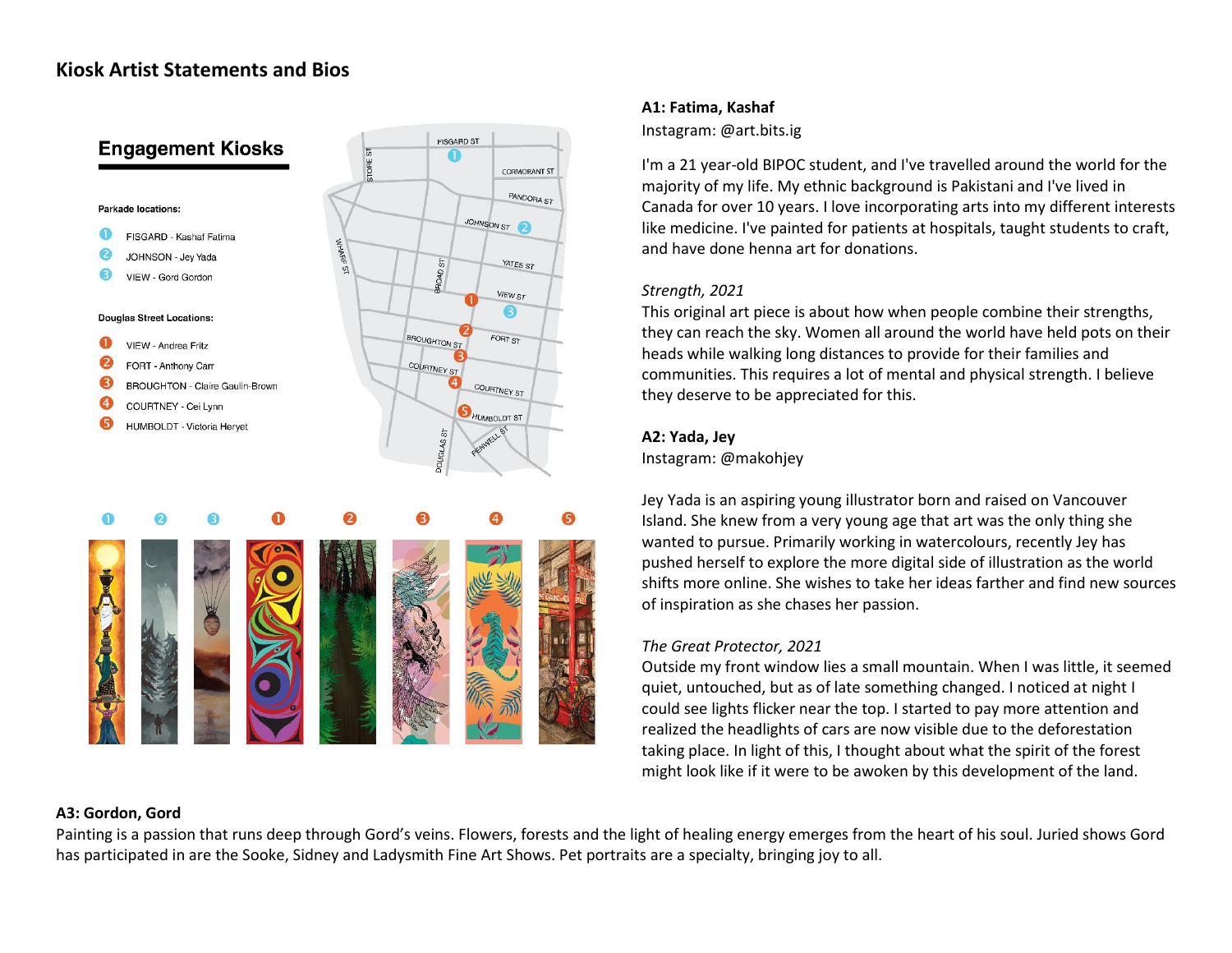#### *Head in the Clouds, 2020*

A fanciful head floats above the Inner Harbor and the hills of Sooke in the distance.

#### **B1: Fritz, Andrea**

Instagram: @andreafritzart Facebook: @andreafritzart9

Andrea Fritz is a Coast Salish artist from the Lyackson First Nation of the Hulquminum-speaking peoples. She specializes in Coast Salish storytelling and teaching with her art. Andrea creates her art in the mediums of acrylic on canvas, serigraphs, vector art as well as traditional Coast Salish stories. She has had numerous exhibitions of her artwork including Sooke Fine Arts show, Eagle Feather Gallery and The Place Gallery

#### *Who is Here?, 2021*

In the Coast Salish art form, Ovoids, Trigons, Crescents and S-Shapes are used to create animals in both the positive and negative space. Much of the art is implication of a specific animal with minimal representation of its actual form. In this piece the basic shapes are used to suggest many animals of the west coast and show their interconnection and flow with each other. Who do you see?

#### **B2: Carr, Anthony**

Instagram:[@anthonycarrphoto](https://www.instagram.com/anthonycarrphoto) Website[: anthonycarr.co.uk](http://www.anthonycarr.co.uk/) 

I am an artist and photographer born in London (UK), who relocated to Victoria in spring 2019. My approach to making work is an experimental one, where I celebrate the materiality of analogue photography, embrace the possibility of chance occurrences and often transform the photographic into a more sculptural form. My work has been exhibited in Europe, Asia and North America and in 2015 I was awarded the Hotshoe Photofusion Award.

### *Pine Needle Landscape #2, 2021*

For me, one of the many benefits to living in Victoria is the incredible nature that surrounds us, accessible with relative ease. With just a bicycle and a sense of adventure you can explore amazing coastline, forests, lakes and mountains. *Pine Needle Landscape #2* represents a small slice of the living world, nestled in the heart of the urban jungle. The image has been completely created from photograms; one of the most basic camera-less techniques in which items are placed on undeveloped photographic silver gelatin paper. In this case, pine needles were carefully arranged to resemble trees, ferns and a forest path. Every line seen in the final image was 'drawn' in this way, revealed by exposing the paper to light and then preserving the shadows.

#### **B3: Gaulin-Brown, Claire**

Instagram: @clairegaulinbrown Website: clairegaulinbrown.com

Claire is an artist and illustrator living and working on Vancouver Island, British Columbia. Much of Claire's work aims to depict the deep interconnectivity of humans and animals as beautiful, destructive, hopeful, and helpless. Claire often uses her artistic voice to speak up about environmental justice both around the world and in her own backyard on the Pacific Coast. When Claire isn't painting, she can be found exploring in the forests and the sea.

### *Heron's Plight, 2020*

An ode to animals everywhere adapting to smaller spaces as ecosystems diminish through human-based activities.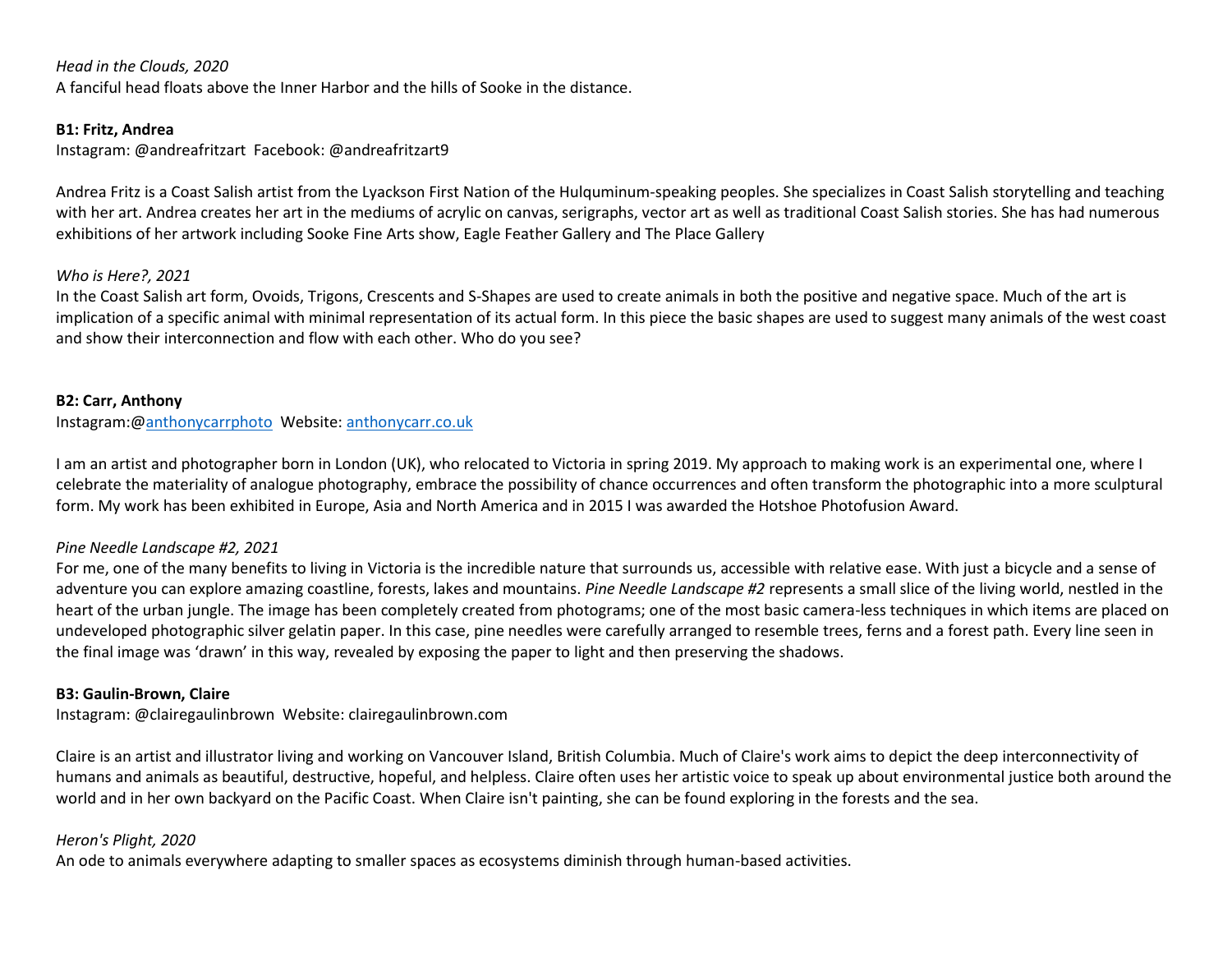# **B4: Lynn, Cei**

Instagram: @cei.lynn

My name is Cei and I am a queer artist attending the graphic design program at Pacific Design Academy in Victoria. I've been doing traditional art since I was a kid, falling in love with everything creative, and I've known since then that art is my calling in life.

## *At Sunset, 2020*

This piece, *At Sunset*, was originally made with gouache paints in August of 2020 for my friend's birthday, and I decided to revamp it for this project by adding digital elements, changing some colours and re-formatting. Ultimately the inspiration for this piece came from my friend's playful personality. Her courage, strength and independence mirroring the qualities of the powerful tiger. I wanted to show these features through the piece by utilizing space and clearly having the tiger be the focal point amidst a sunset background and colourful foliage. I wished to create something that celebrated the tiger in all its glory and made your heart happy looking at it.

### **B5: Heryet, Victoria**

Instagram: @vancouverchalkworks Website: victoriaheryet.com

I studied at the Kootenay School of Art and developed my illustration portfolio with agencies and publications. Fascinated by architecture, I have painted historic buildings around the world. I have won awards and my illustrations have been accepted and published internationally. I was a National Finalist in the Canadian Mint's coin design contest. My paintings are in corporate collections including Fairmont Hotels and the Port of Vancouver. I work from my studio in North Saanich.

## *Fan Tan Alley, 2020*

This image is a portion of my watercolour painting, *The Den Upstairs*. The painting reflects the historical Fan Tan Alley in Victoria's colourful Chinatown area. The alley is named after Fan Tan, a Chinese gambling game. Historically the alley was the site of many gambling and opium dens and is now a popular spot for visitors to the beautiful city of Victoria, BC.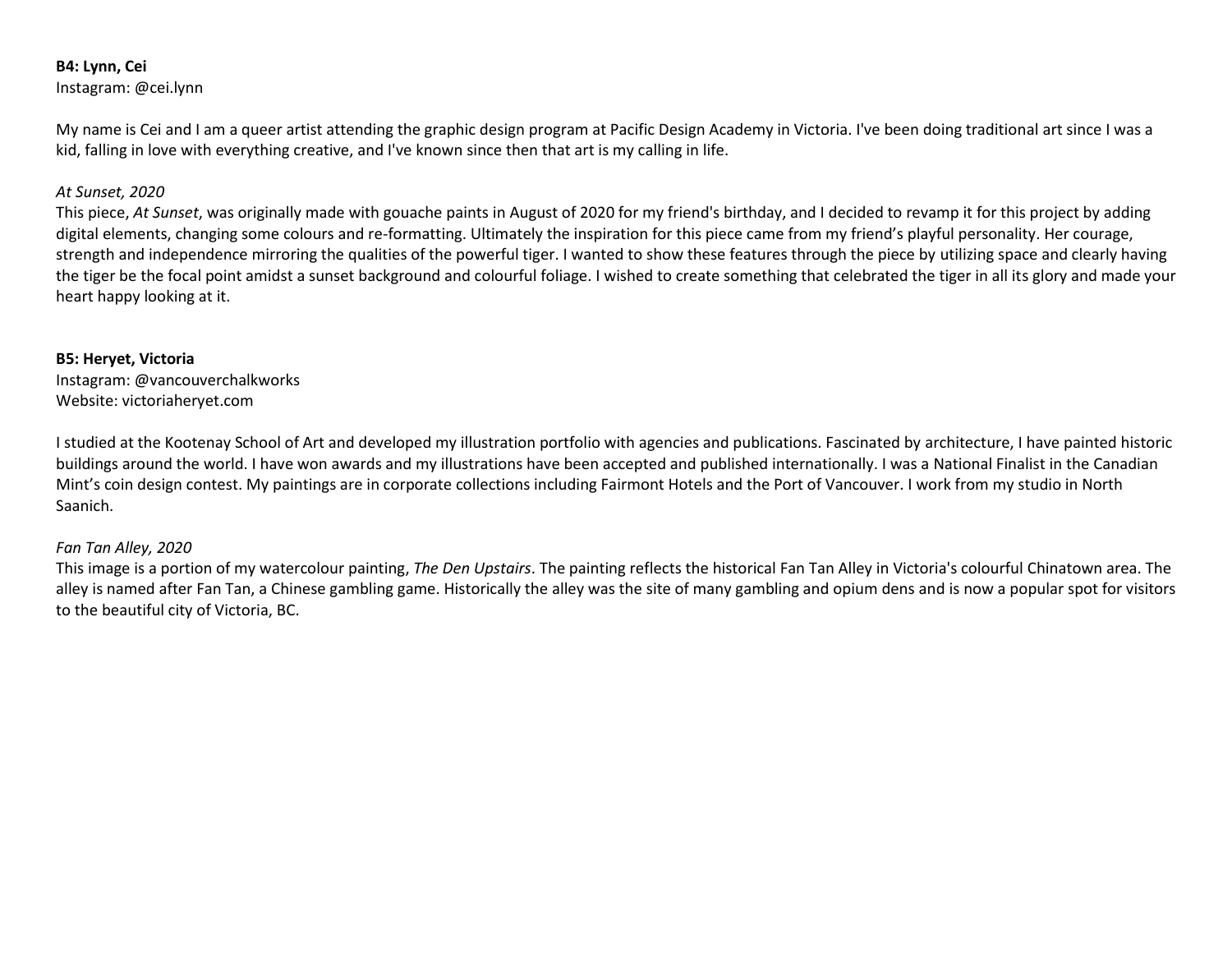# **Kiosk Artists Statements and Bios**



#### **A1: Lam, Sharon**

Instagram[: @artbysharonlam](https://www.instagram.com/artbysharonlam/) Website: [artbysharonlam.com](https://www.artbysharonlam.com/) My mother always reminded me to appreciate the little things in life. My art is inspired by her eye for detail and seeks to capture the beauty of everyday life. I am endlessly fascinated by our landscape and always find comfort in watching the waves roll in or the breeze sweep through the trees. I love using vibrant colours and textures to create scenes that transport the viewer to a special place.

#### *Dream Island, 2021*

When I close my eyes and conjure to mind the coziest and comfiest place on earth, it looks something like this: A tiny cabin on my own little private island. Free from responsibilities and expectations, I imagine barricading myself here next to a warm fireplace with a good couple of books and an endless supply of tea! I named this place "Dream Island" because it is where I think all my dreams and inspiration come from. 2020 was a year that made me repeatedly crave peace and serenity, so I decided to share what my personal happy place looks like.

#### **A2: Rechwan, Laura**

Instagram[: @laurarechwan.art](https://www.instagram.com/laurarechwan.art/) Website: [rechwan.com](https://www.rechwan.com/) Laura Rechwan's artwork explores the intangible energies and unseen auras that surround our everyday life. Her deep connection to the natural world is a constant source of inspiration. Play and experimentation are key to her artistic process. Laura is a Lebanese Canadian who believes in the transformative power of the arts. She holds a Visual Arts Diploma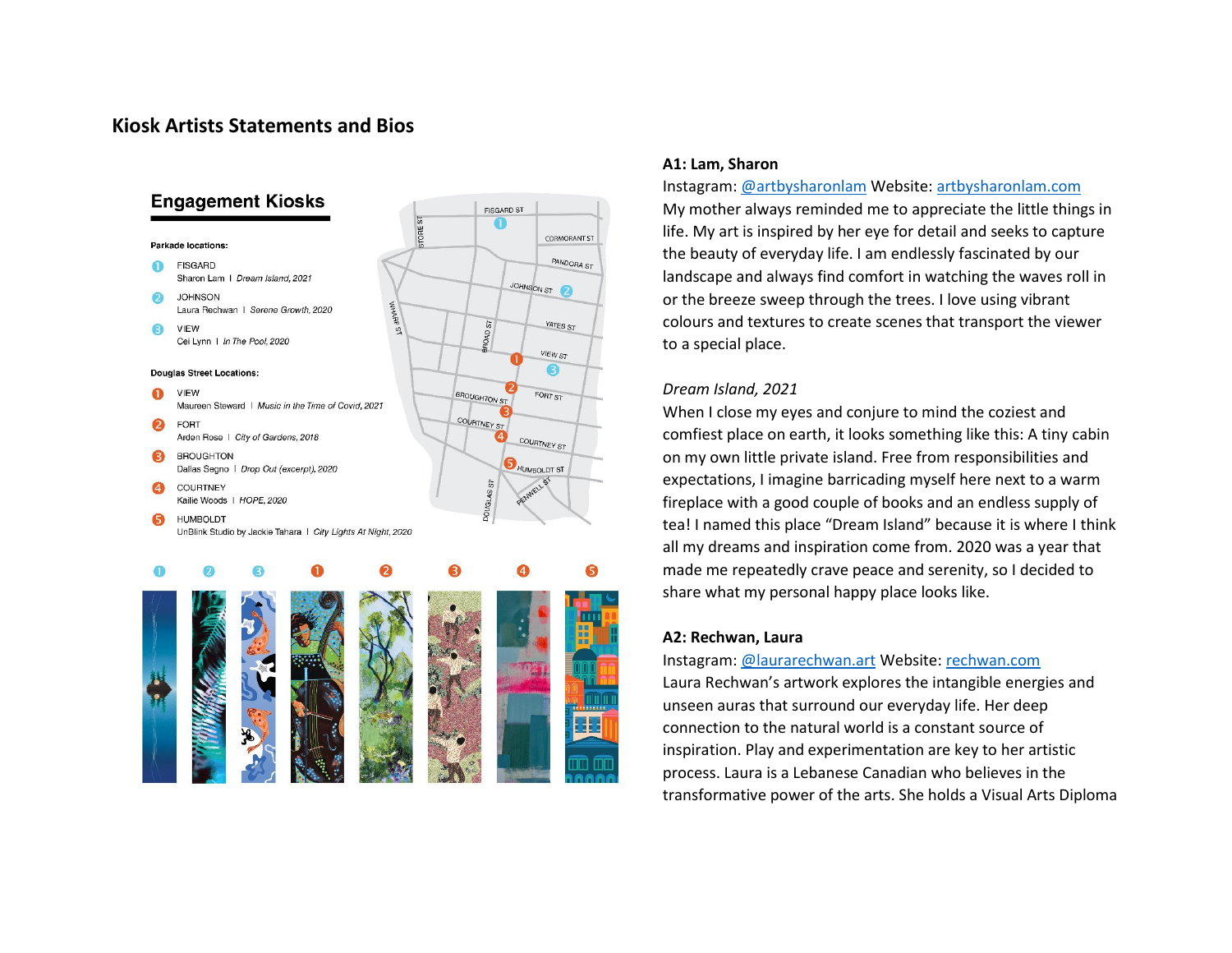and a Bachelor of Commerce Degree in Entrepreneurial Management, and loves to bring creativity to the community.

## *Serene Growth, 2020*

This artwork is part of the Flora Forest series by artist Laura Rechwan. The viewer is invited into the whimsical and intangible auras that radiate from the natural world. Real leaves are used to create the fern patterns. To honour the plant's life, the artist gives an important 'thank you gift' to the forest for every leaf gathered. The painting process is loose and playful with many layers and a stencil technique. The art is digitally altered to enhance the dancing movement of the forest, and bring the whimsy of the natural world to the urban viewer.

### **A3: Lynn, Cei**

### Instagram: [@cei.lynn](https://www.instagram.com/cei.lynn/)

My name is Cei and I am a queer artist attending the graphic design program at Pacific Design Academy in Victoria. I've been doing traditional art since I was a kid, falling in love with everything creative, and I've known since then that art is my calling in life.

### *In The Pool, 2020*

My piece titled "In The Pool" is an accumulation of a few different pieces worked on this year during school. I wanted to create something that intrigues while also being somewhat easily recognizable in an abstract kind of way. I loved playing around with shape and space to make something interesting and playful.

### **B1: Steward, Maureen**

Maureen Steward grew up in Zimbabwe, Africa where she received her education and attended art college. Immigrating to Canada in 1990 she continued to study art through the University of Athabasca's distance education program and by taking various visual art workshops in Northern Ontario. Since 2003, Maureen has actively participated in group exhibitions at regional galleries.

Maureen relocated to Victoria in 2017. She is a member of the Saanich Peninsula Arts & Crafts Association (SPAC).

## *Music in the Time of Covid, 2021*

Throughout my artistic journey, I have remained interested in the spiritual energy within my subject matter. Creating images through painting fulfills in me a need for self-expression through design and colour; I find joy in doing something which is both tactile and immediate. I often apply mosaic-like squares of colour within my paintings to express vitality and movement. From the performances of street musicians to those of large orchestras, music is a universal language that has the power to inspire the human psyche in times of peace and during times of hardship. My painting, Music in the Time of Covid, though semi-abstract in style, is inspired by the Music Team at St. John's United Church, and in particular the bass player.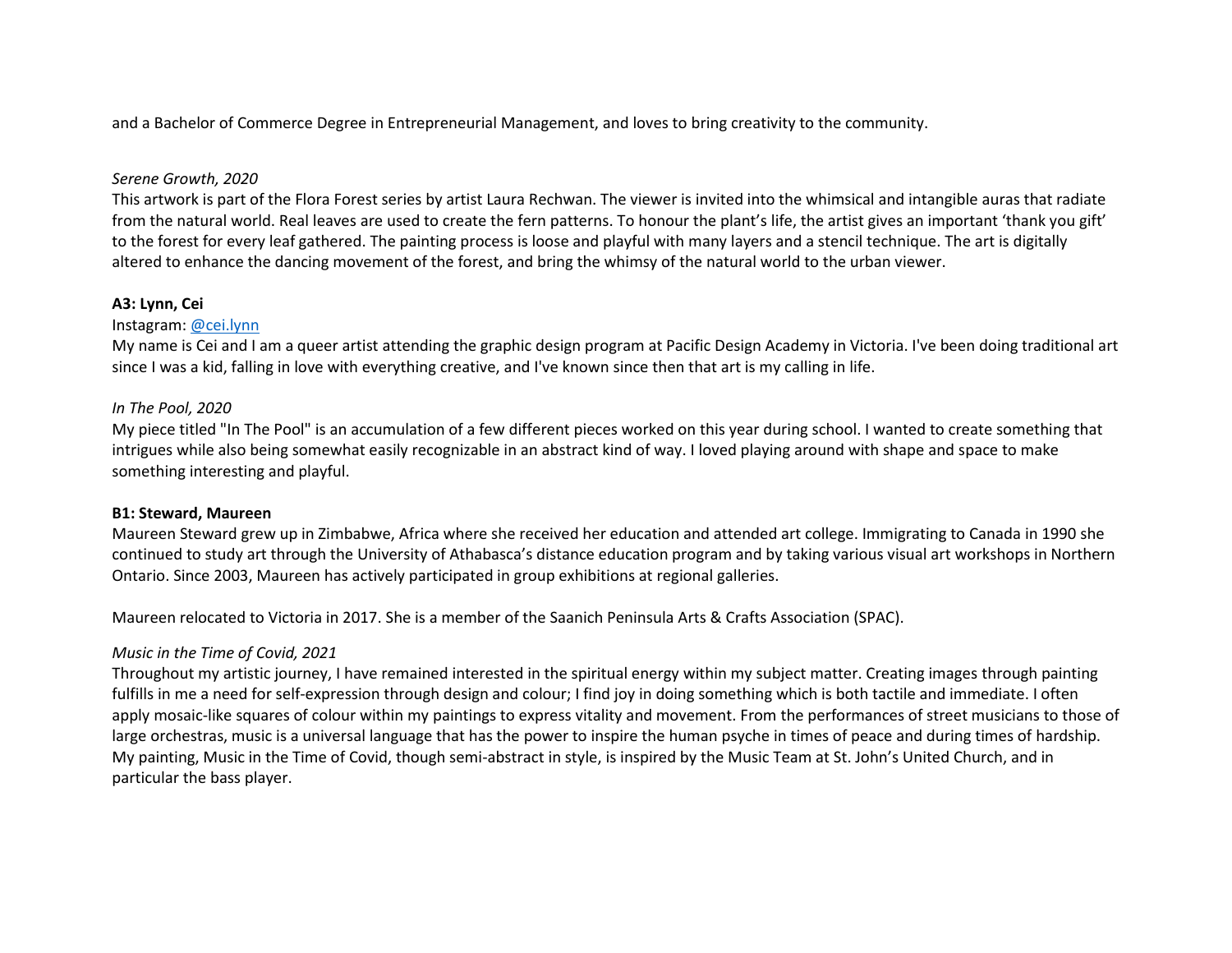#### **B2: Rose, Arden**

### Instagram: [@ardenroseart](https://www.instagram.com/ardenroseart/) Website[: ardenroseart.com](https://www.ardenroseart.com/)

Arden Rose is a Victoria artist working in acrylic and collage. She is mainly self-taught but has taken numerous courses and workshops from local and international artists. Rose is colorist at heart. She loves color, dreams in color, and lives and breathes it, chasing delight, joy, spirit and momentary beauty. Rose is a member of The Saanich Peninsula Arts and Crafts Association, and Victoria Arts Council and owns and operates The Fairfield Art Studio

## *City of Gardens, 2018*

"City of Gardens" is an acrylic and collage on canvas. As humans we constantly seek beauty to fill our souls. I take a look around outside and see it everywhere. Victoria is a city of gardens and that was my inspiration for this painting. I try and paint the emotion that I feel when I'm surrounded by early spring. There is a deliciousness that's in the air, a feeling of promise, and hope and definitely of joy.

### **B3: Segno, Dallas**

### Website[: dallassegno.com](https://www.dallassegno.com/)

What is an artist today? Dallas Segno is a conceptual artist emerging from Victoria, BC. Music, film, cartoons, wall art, architecture and digital design: there is no limit to Dallas's reach. Represented by an emoji and 3d printed mask, Dallas Segno challenges how we understand identity in a world where you've consented to it being used to sell yourself back to you.

## *Drop Out (excerpt), 2020*

I never fit in to school. It was a prison to me. I never suffered more violence and psychological abuse anywhere else. And I was advanced. Eventually I stopped attending and still got high 90s. Every person I grew up with had called me the n-word, along with anything else they could think of. They all said it was ok, because we were friends. One of those people now work to bring African students to attend colleges in Canada. Would I have been better off dropping out? Would I have still witnessed the hypocrisy? I was acting in a play with a kid I had babysat. He, also black, was adopted from Haiti. In the greenroom, he would loudly tell racist jokes. I remember when I was younger, and I felt so alone, that these jokes would also help me fit in. It broke my heart seeing him do the same.

### **B4: Woods, Kailie**

### Instagram: [@kailiewoodsart](https://www.instagram.com/kailiewoodsart/) Website[: bijoudesigns.ca](https://bijoudesigns.ca/)

My name is Kailie Woods, a Victoria-based mixed media artist. I'm excited to share one of my passions with you. I use art as a continuum of my mindfulness and meditation practices. Creativity allows me to escape the external world and channel a deeper layer of myself. Outside of painting you can find me providing traditional Chinese medicine/acupuncture and teaching yoga to the Victoria community. I also spend time creating custom made jewelry pieces as a co-founder of Bijou Designs. I hope my art evokes a welcoming response within you and causes you to pause just for a moment.